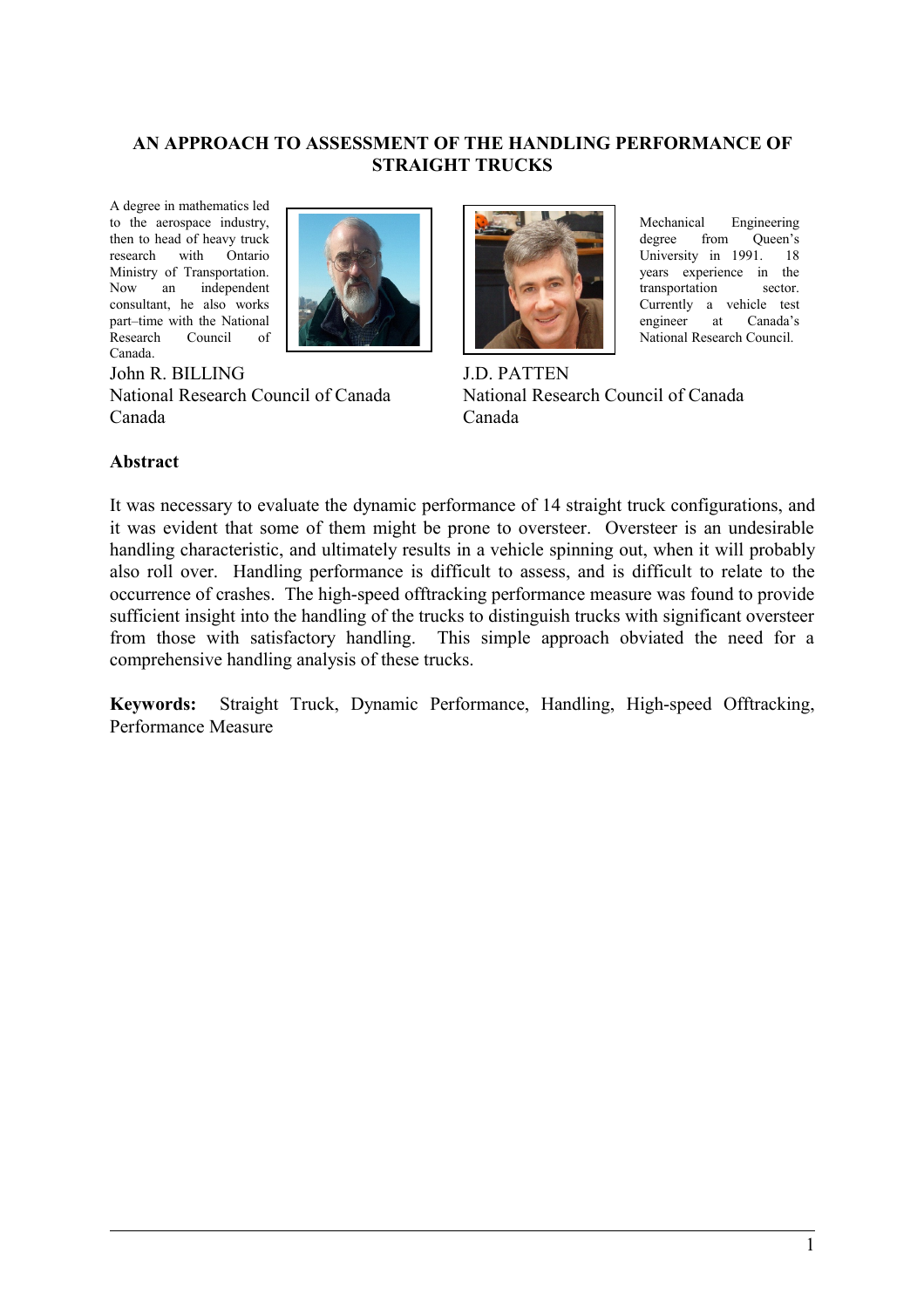### **1. Introduction**

The Centre for Surface Transportation Technology of the National Research Council of Canada (NRC-CSTT) was recently required to evaluate the dynamic performance of 14 straight truck configurations. Some of these configurations had a self-steering axle as their rearmost axle, and it was evident they might become oversteer. It was therefore necessary to devise a simple and practical approach to assess handling performance.

Handling is a measure of the response of a vehicle to steering. If a vehicle is being driven to follow a circular path and lateral acceleration is increased, the handling of the vehicle is described as:

- Understeer if the driver must steer more tightly to follow the path;
- Oversteer if the driver must steer less tightly to follow the path; or
- Neutral steer if the driver does not need to make any change in steer to follow the path, which is usually a region of transition from understeer to oversteer.

Most vehicles are understeer in the region of normal driving. The driver of a vehicle that is understeer at its performance limit is unable to change the heading of the vehicle as there is no more steer available, and the vehicle ploughs out of the turn along a tangent to the turn, and may also roll over if it departs from the roadway. The driver of a vehicle that is oversteer at its performance limit is invariably unable to respond fast enough to regain control of a vehicle that spins out, and it will almost certainly roll over even if it does not trip on a curb or depart from the roadway. An alert driver is able to stabilize a moderately oversteer vehicle. A good example of this is available from closed circuit dirt track races, where the vehicle travels through a curve with its body aligned substantially outside a tangent to the curve, but with the front wheels approximately tangential to the curve. Such a vehicle, typically a motor cycle or car, is well into the oversteer region, but is also (just) under the control of the driver. These vehicles are operated very close to the limit of their yaw stability. Vehicles do spin out when a driver enters a curve too fast, or makes anything other than a small steer adjustment, such as when it might be necessary to avoid another vehicle. Spin-outs, with the possibility of a subsequent multi-vehicle collision, are considered part of the charm of such races. Speeds are low and drivers are well-protected, so the risk to drivers is relatively low, even if a vehicle rolls over. Drivers of these vehicles learn to control their vehicle on the verge of instability, because if they cannot, they are not competitive. In contrast, a truck driver rarely, if ever, comes close to a spin-out. A truck driver who does get in this situation usually gets there fast, has no idea what would be the right thing to do, and would have no time to do it, so the vehicle spins out, and would then almost certainly roll over.

The Canadian CCMTA/RTAC Vehicle Weights and Dimensions Study evaluated handling (Ervin and Guy, 1986), though it did not propose a performance measure. The study addressed trailers, while handling is primarily about power units, and considered only tandem drive tractors. There was no evidence at that time that oversteer was a problem for this class of vehicle, except as it might occur when the drive wheels of a tractor locked up due to overbraking, and the tractor jackknifed. This was a braking issue, not a handling issue, and was addressed by new a vehicle manufacturing standard that required an anti-lock brake system on tractors.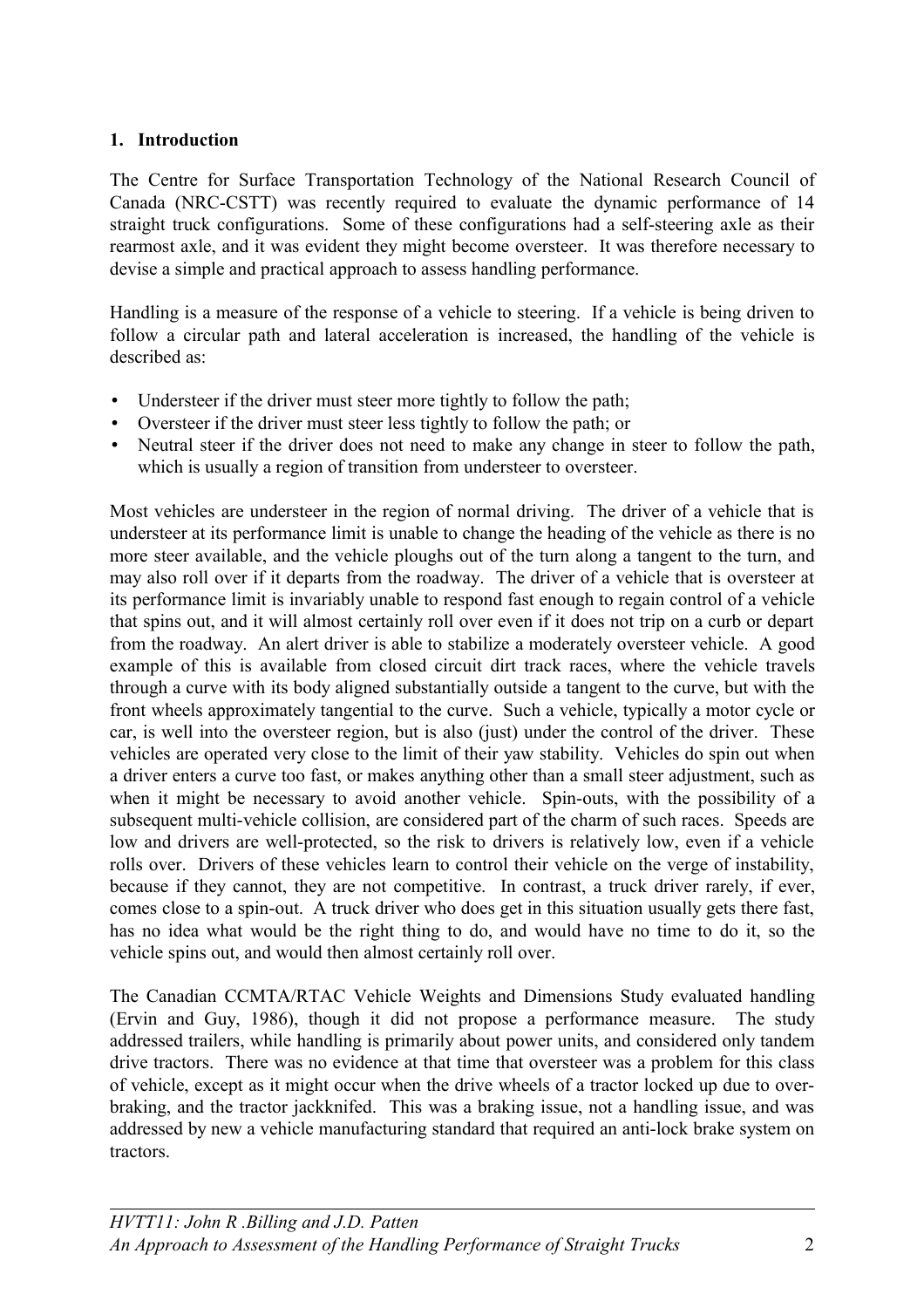A self-steering tag axle was shown to cause a significant deterioration in the handling of a straight truck (Winkler, 1989).

The Transportation Research Board's Turner Study included an examination of the relationship between performance measures and crash rates (Transportation Research Board, 1990), which included the steering sensitivity performance measure for tractor-semitrailers and double trailer combinations. Details of the vehicle involved in a crash, and the crash itself, were unknown, so generic vehicle properties were assigned. This is a particular concern, as the ultimate handling performance depends intimately on details of the steering system, suspensions and tires that were only represented generically. Nevertheless, the process did identify that a vehicle with a lower steering sensitivity would tend to be overinvolved in crashes on a high-speed road. No other study is known that has attempted to relate the handling of heavy trucks to their involvement in crashes.

NRC-CSTT evaluated a particular model of airport rescue and fire-fighting (ARFF) vehicle that had been involved in a series of rollovers (Preston-Thomas et al, 1997). The vehicle had a static roll threshold of about 0.42 g, but tests conducted by NRC-CSTT and the vehicle's manufacturer both found that it became oversteer in a steady turn at about 0.32 g. While detailed information on the individual rollovers was not available, it was possible that some might have been the outcome of loss of control due to oversteer. It was not practical either to modify this vehicle, or to replace it, so NRC-CSTT developed a training course for ARFF vehicle drivers which demonstrated oversteer and provided instrumentation so that a driver could stay well below the onset of oversteer. This approach worked well where a small number of drivers operated these specialized vehicles in the closed environment of an airport, but would not be feasible for diverse drivers operating diverse vehicles on highways.

A self-steer pusher axle was shown to have a relatively benign effect on the handling of a straight truck, essentially because the axle was placed quite close to the longitudinal centre of gravity of the vehicle (Billing and Lam, 1992). This was reflected in a brief assessment of a straight truck with a self-steering pusher axle conducted by NRC-CSTT, which found that the vehicle was more prone to oversteer with the pusher axle locked tight, rather than with it free to steer (Billing, 2002).

Australia's process to develop a performance-based system (PBS) of regulation for heavy trucks identified that a handling performance measure would be desirable to ensure adequate steering control over a wide range of turn conditions (National Transport Commission, 2007). PBS is now in operation, and includes a number of well-established performance measures, but to date has not established a suitable handling performance measure. The need is still recognised, and appears on the research agenda at the time of writing.

### **2. Study Scope**

NRC-CSTT was required to evaluate the dynamic performance of 14 straight truck configurations, which were in four groups:

- Six with no self-steering axle;
- One with a self-steering pusher axle (ahead of the drive axle group) that equalized load with the drive axles: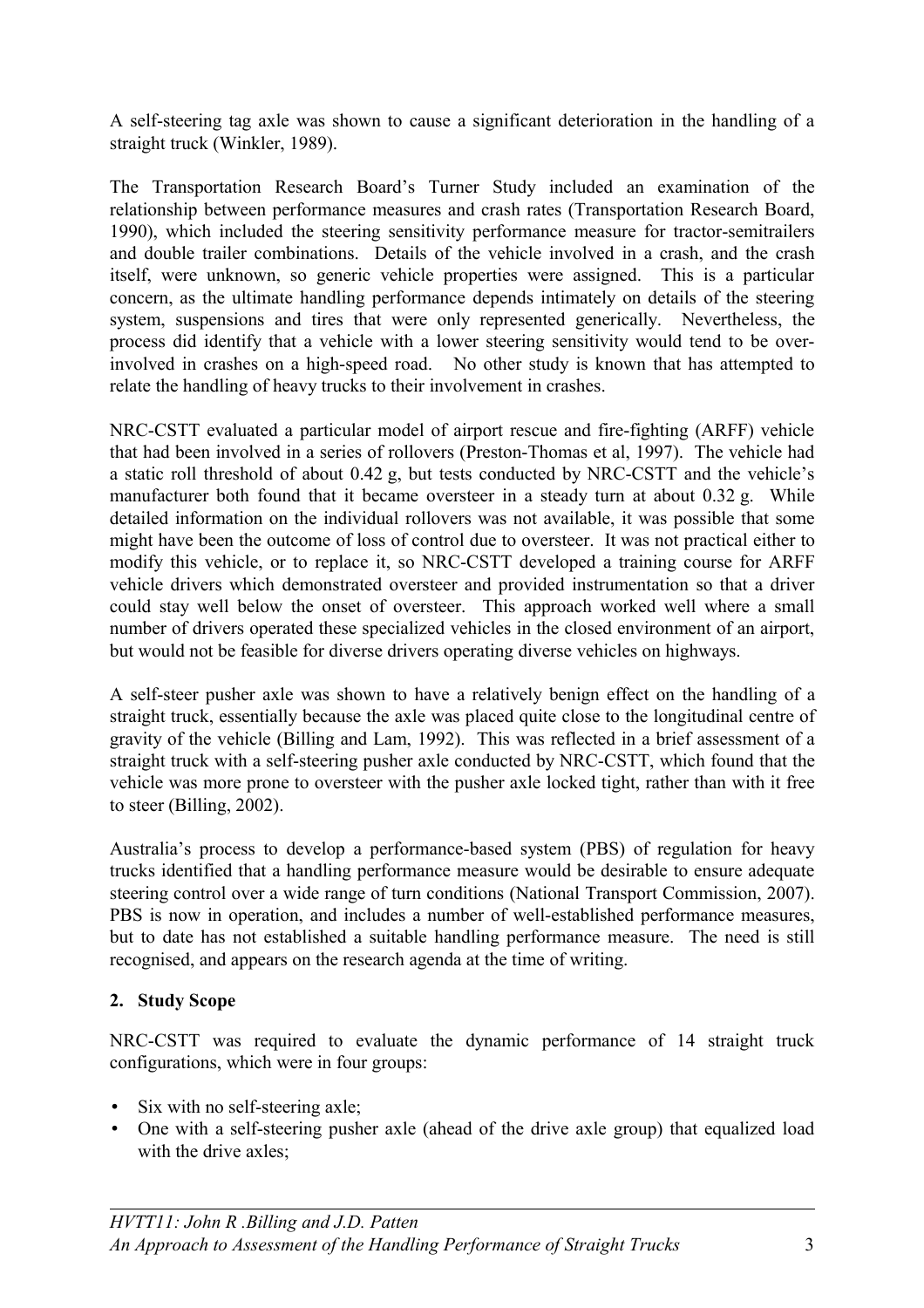- Four with a self-steering auxiliary pusher axle that could carry a maximum load of 6,000 kg (13,227 lb); and
- Three with a self-steering auxiliary tag axle behind the drive axle group.

The truck configurations are shown elsewhere (Billing, Patten, Madill and Corredor, 2010). It was evident that configurations with a self-steering auxiliary tag axle might become oversteer, so it was necessary to assess the handling performance of these vehicles.

## **3. The Handling Diagram**

The steer properties of a vehicle are described by its understeer coefficient U, given by:

 $U = \delta_{sw} / N - L\rho$  (1)

where  $\delta_{sw}$  = steering wheel angle (deg);

- $N =$  overall steering ratio, steering wheel angle/front wheel angle;
- L = vehicle wheelbase  $(m)$ ; and
- $\rho$  = path curvature (1/m).

The path curvature  $\rho$  is difficult to determine directly, but may be represented as

$$
\rho = a_y g / V^2 \qquad (2)
$$

where  $a_y$  = vehicle lateral acceleration (g);

g = acceleration due to gravity  $(9.81 \text{ m/s/s } (386.4 \text{ in/s/s}));$  and

 $V =$  vehicle forward speed (m/s).

Thus  $U = \delta_{sw} / N - L a_v g / V^2$ (3)

The critical factor is the understeer gradient dU/day. The transition from understeer to oversteer is where the understeer gradient is zero. When the understeer gradient becomes less than the critical value of  $-Lg/V^2$ , the vehicle is considered unstable in yaw. This formulation implicitly includes the effects of roll steer, suspension compliance and steering system compliance (Ervin and Guy, 1986).

# **4. Handling Performance**

The CCMTA/RTAC Vehicle Weights and Dimensions Study included evaluation of the understeer gradient at a lateral acceleration of 0.25 g as a handling performance measure (Ervin and Guy, 1986). There was also a check to determine whether the critical understeer gradient -Lg/ $V^2$  was reached, when a run would be terminated due to yaw instability. No performance standard was set. The commentary noted that:

"Low, and particularly, negative values of the understeer gradient are of concern if they do, in fact, limit the usable maneuvering envelope of the vehicle in less than that range which is otherwise limited by the rollover threshold. The hypothesized significance of the cited research observations has not been demonstrated, nor is there any direct way to link the understeer characteristic to the accident record. Accordingly, it seems premature at this point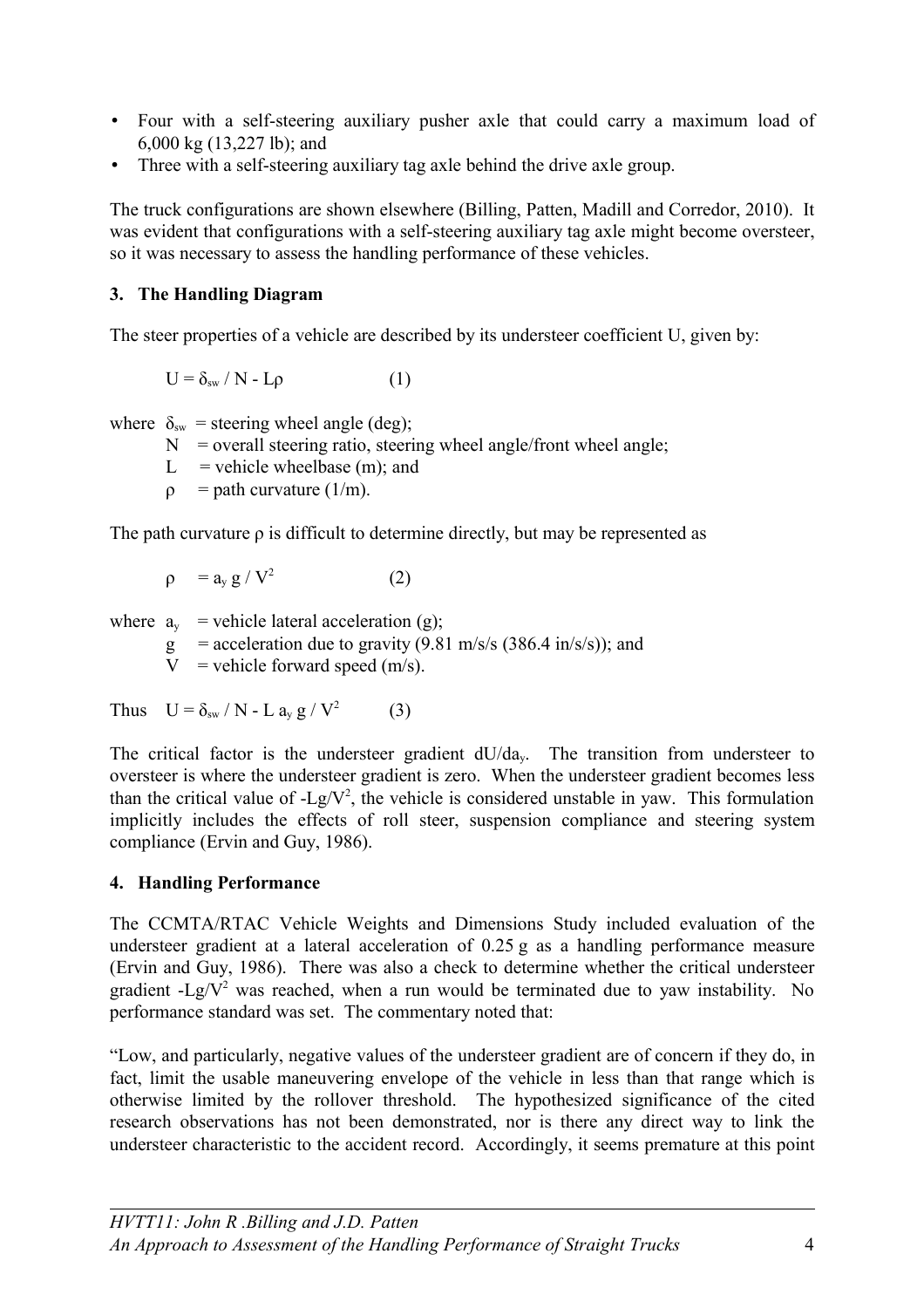to suggest that policymaking bodies evaluate and regulate truck configurations on the basis of the understeer property."

This still essentially summarizes the issue.

NRC-CSTT did considerable analytical work on the handling performance of a wide range of heavy vehicles (Woodrooffe and El-Gindy, 1990), and proposed the following three-point performance measure:

- The lateral acceleration at which the vehicle transitions from understeer (or presumably neutral steer) to oversteer should not be less than 0.20 g;
- The understeer gradient at 0.30 g should be greater than the critical understeer coefficient of  $-Lg/V^2$ ; and
- The understeer gradient at  $0.15$  g should be in the range  $0.5$  to  $2.0$  deg/g, to ensure a vehicle would be reasonably controllable in its normal operating range.

This performance measure dealt with handling in the range of normal to hard driving, as a lateral acceleration up to 0.30 g is readily feasible (though not necessarily advisable) for many straight trucks travelling in a ramp or curve at a speed above the posted advisory speed limit. This set the limit for the onset of yaw instability at 0.30 g, which is well below the static roll threshold of 0.40 g commonly used in Canada, though many existing vehicles may operate with a static roll threshold down to 0.35 g, and a few operate between 0.30 and 0.35 g. This has not been assessed by testing.

The commentary to the proposed Australian performance measures noted that the three-point performance measure was very sensitive to minor changes in vehicle design parameters (National Transport Commission, 2007). It suggested that further research would be necessary to determine exactly what constitutes satisfactory or unsatisfactory heavy vehicle handling, so that a suitable method of evaluation, performance measure, and performance standard could be developed. There was concern that a modest performance standard would allow most vehicles to pass the standard, regardless of their performance, and too severe a standard could disqualify vehicles that were not known to have a handling problem.

The static roll threshold is certainly the best-established performance measure, and also the most directly related to highway safety. If a vehicle becomes oversteer and spins out it will almost certainly roll over, when its rear wheels either trip on a curb, depart from the roadway, or regain lateral traction. Since rollover is the outcome of both excessive speed in a curve and oversteer, it would be reasonable that the lateral acceleration at the yaw stability threshold should equal that at the static roll threshold.

# **5. Developing an Evaluation of Handling Performance**

The Yaw/roll model was used for this work (Gillespie and MacAdam, 1982). It was far too cumbersome to construct a point-by-point handling diagram, as done by others (Woodrooffe and El-Gindy, 1990), for the large number of vehicles and parameter variations involved in this work, so an alternative method of evaluation was necessary.

Two manoeuvres are commonly used to assess the handling of a vehicle. In the first, the vehicle is driven at a constant speed, and the steer angle is increased at a steady rate, so that the path of the vehicle is a tightening spiral, a so-called J-turn, because the path of the vehicle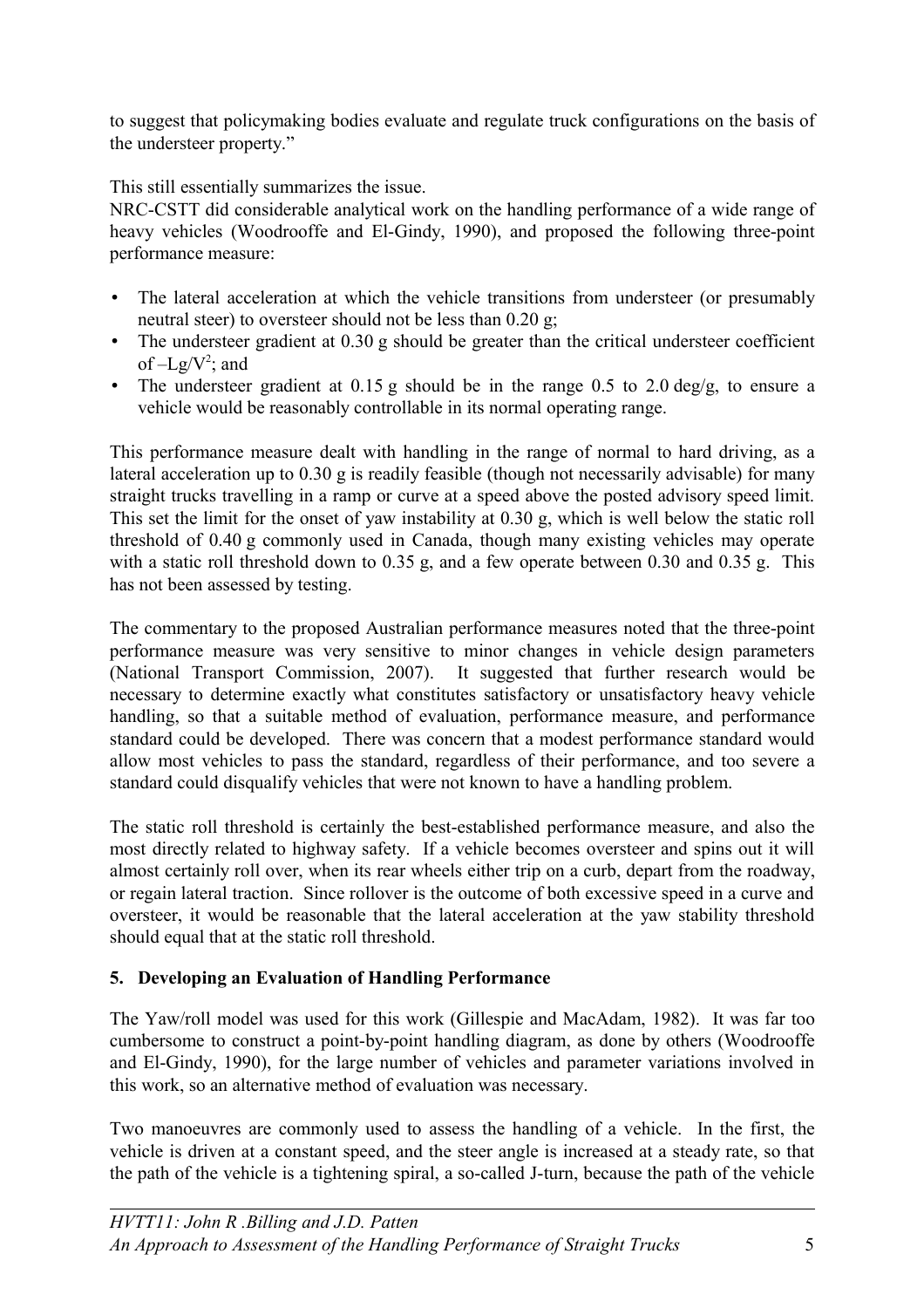on the ground may resemble the letter J. In the second, the steer angle is adjusted to follow a circle with a fixed radius while the speed of the vehicle is slowly increased, so its lateral acceleration also increased. In either case, if the vehicle does not roll over first, then ultimately it either ploughs out or spins out, depending on whether it was understeer or oversteer at its performance limit.

The Yaw/roll model is restricted to constant forward speed (Gillespie and MacAdam, 1982). However, the model has previously been used successfully to compare computer simulations with full-scale test results, where the measured steer angle was supplemented by the measured varying forward speed of the vehicle during a run as inputs to the simulation (Billing and Patten, 2004). The addition of the varying speed significantly improved the correlation between simulation and test results, even though the model was lacking a degree of freedom for longitudinal acceleration. This outcome was possibly because the variations in speed were minor and slowly varying, so the values of the absent coupling terms would have been small. The major benefit was that variation in speed corrected the spatial discrepancy of external inputs. However, this extension of the model was not considered valid for this work, so it was not possible to consider a vehicle driving in a circle with a fixed radius while its speed was slowly increased.

The performance assessment process in Canada includes a high-speed J-turn that is used to evaluate both high-speed offtracking and static roll threshold. A continuous evaluation of the understeer coefficient U, and the understeer gradient  $dU/da_v$ , was added to the simulation as performance measures. In theory, the point at which the understeer gradient became less than  $-Lg/V<sup>2</sup>$  was the point at which the vehicle became unstable in yaw, if this occurred before rollover. In practice, the understeer coefficient and its gradient were not smooth functions, but contained perturbations. Some of these perturbations resulted in the slope of the understeer coefficient dropping momentarily below the critical value, often at a rather modest lateral acceleration. If these perturbations were a manifestation of the internal working of the computer model, then they would not occur in real life. If they really would occur, then it was presumed that a driver would be able to stabilize a vehicle subject to such a momentary apparent loss of stability. The understeer gradient is a numerical evaluation of a derivative. The understeer coefficient itself may experience a small perturbation, but the perturbation can still have a large slope. It was therefore evident that simply scanning for the first point where the understeer gradient became less than  $-Lg/V^2$  could be an unduly conservative estimate of the yaw stability threshold, as there were many cases where one, several or many perturbations resulted in the understeer gradient becoming less than  $-Lg/V^2$  well before the ultimate such passage.

There was no doubt that once the understeer gradient became less than  $-Lg/V^2$ , and remained there, that represented an upper bound for the yaw stability threshold. The following scanning process was implemented to deal with multiple transitions of the slope of the understeer coefficient:

- Find the lateral acceleration  $a_1$  where the understeer gradient is first less than -Lg/V<sup>2</sup>;
- Find the lateral acceleration  $a_2$  where the understeer gradient becomes less than -Lg/V<sup>2</sup>, and subsequently remains less than it;
- If  $a_1$  equals  $a_2$ , then  $a_1$  is the yaw stability threshold;
- Otherwise,  $a_1$  is less than  $a_2$ , and there may be momentary perturbations between  $a_1$  and  $a_2$ where the understeer gradient is less than  $-Lg/V^2$ , so estimate p, the percentage of time that the understeer gradient is less than  $-Lg/V^2$  from  $a_1$  to  $a_2$ ; then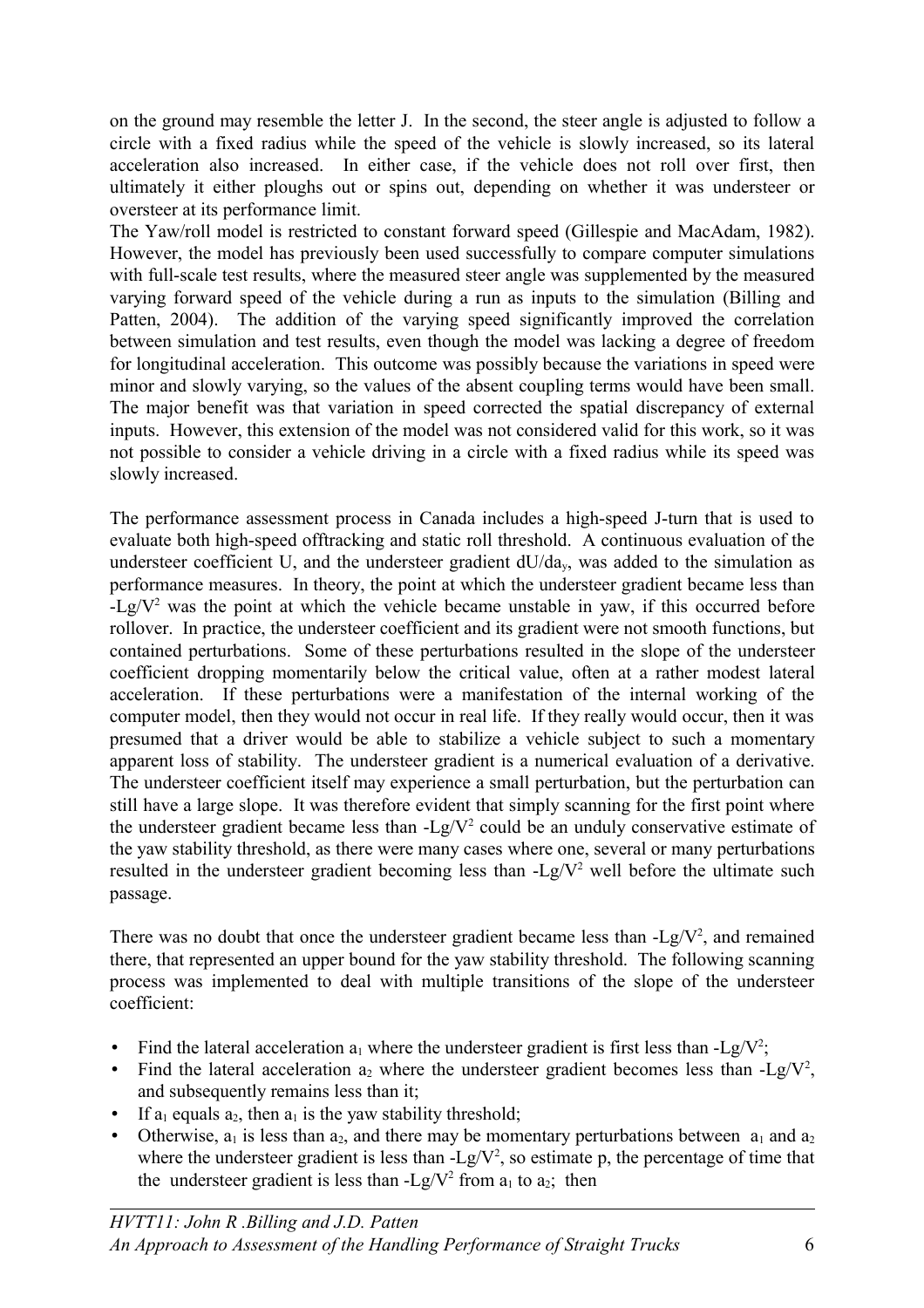• If p is less than 50%, use  $a_2$  as the yaw stability threshold, otherwise use  $a_1$ .

The choice of 50% in the final step was arbitrary. In practice, many vehicles only had one or two momentary perturbations where the understeer gradient was less than  $-Lg/V^2$ , and it was believed that a driver could probably stabilize these, as noted above. In this case, p was usually well below 50%, so it seemed appropriate to use  $a_2$  as the yaw stability threshold. However, if p exceeded 50%, then either the understeer gradient at  $a_1$  was usually close to  $-Lg/V^2$ , or there were many perturbations below this value, when it was reasonable that this might be more attributable to the behaviour of the vehicle than the internal working of the simulation. In this case, it seemed prudent to use  $a_1$  as the yaw stability threshold.

However, this process gave inconclusive results, with no common pattern for the various truck configurations. There were evidently a number of problems with the approach:

- The perturbations in the understeer coefficient were possibly due to the non-linear properties of the model and non-linearities induced by breakpoints in tables of tire and suspension data, possibly supplemented by the slip-stick steering of a self-steering axle on a vehicle so-equipped;
- It was not possible to determine whether the perturbations in the understeer coefficient were a manifestation of the simulation, or inherent characteristics of the vehicle;
- The truck wheelbase used to evaluate the understeer gradient was assumed constant for all vehicles, whereas the effective wheelbase for a vehicle with a self-steering axle varied during the turn, due to Coulomb friction in the self-steering mechanism;
- The ultimate handling characteristic of a vehicle depends on intimate details of the steering system and tires and suspensions that were beyond the level of detail in the model and the component data; and
- Verifying the methodology by full-scale tests was beyond the scope of the work.

However, as a consequence of this work, it became clear that the vehicles being considered divided in two groups:

- Those that were reasonably well-behaved; and
- Those that quickly became highly oversteer.

<span id="page-6-0"></span>High-speed offtracking is the lateral offset between the path of the centre-line of the steer axle of the power unit of a vehicle and the path of the centre-line of the last axle of the vehicle in a steady turn, as shown in [Figure 1.](#page-6-0)



offtracking was computed for all trucks at a lateral acceleration of 0.20 g in the steady turn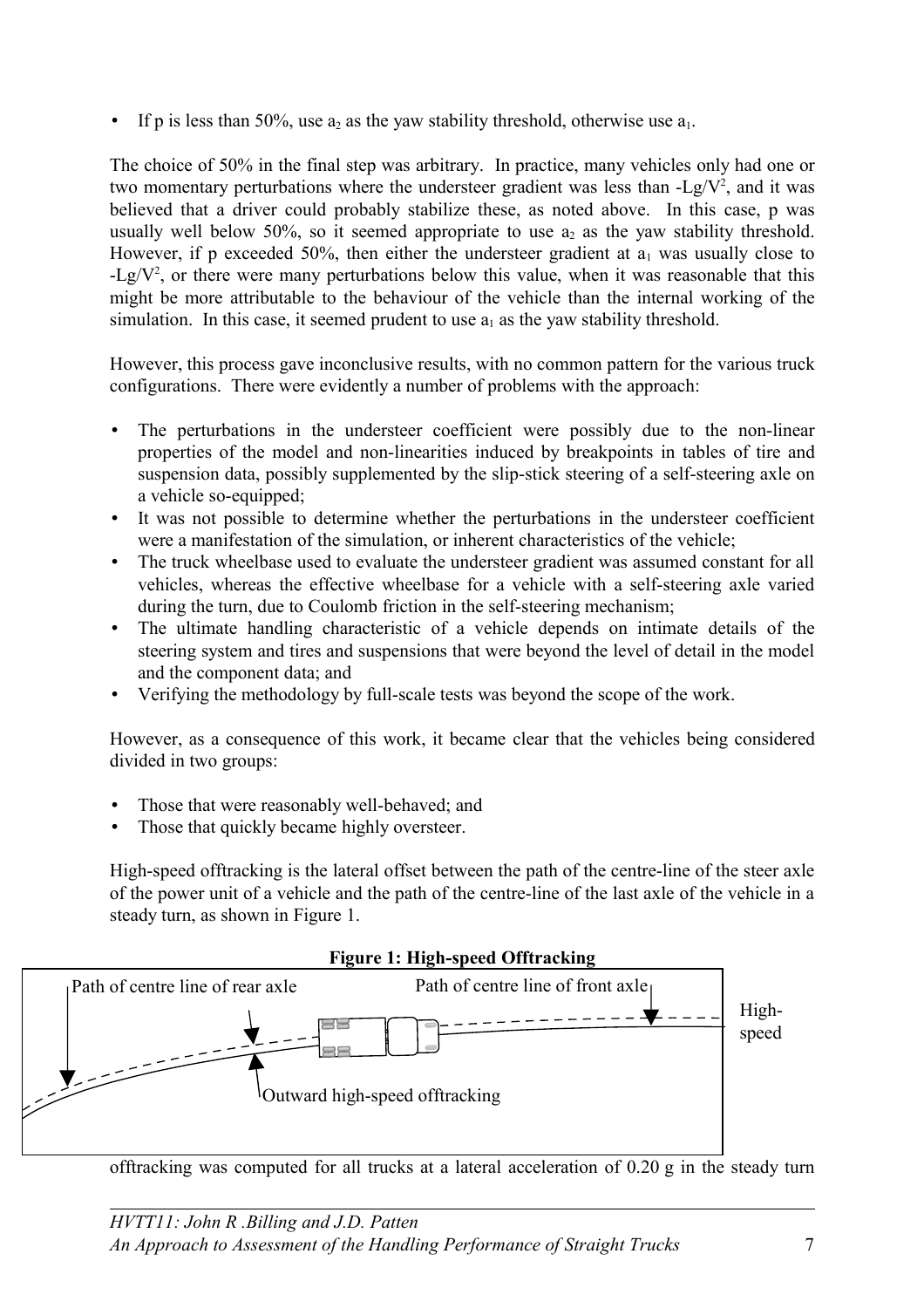used to evaluate the static roll threshold. It was not initially reported, as the high-speed offtracking of a straight truck has not generally been considered of any great interest. However, detailed inspection of the results revealed that high-speed offtracking did provide insight into the effect of an auxiliary axle on the behaviour of a vehicle so-equipped, and actually separated the two groups of vehicles quite effectively. The performance standard of 0.46 m (18 in) used for combination vehicles was probably not meaningful for a single unit vehicle, so was not applied, and did not need to be, as the raw results provided the necessary insight.

### **6. Results**

14 straight truck configurations were considered (Billing, Patten, Madill and Corredor 2010). Configurations A, BL, BH and E had a single steer axle and a single, tandem, tandem or tridem drive axle, respectively. Configurations C and F had a twin steer and a tandem or tridem drive axle, respectively. Configuration D had a single steer axle and a tandem drive axle with an added pusher self-steer axle (ahead of the drive axles) equalized to carry the same load as each drive axle. Configurations A1, B1, C1 and E1 were configurations A, BH, C and E with an added auxiliary pusher axle that could carry a maximum load of 6,000 kg (13,227 lb). Configurations B2, C2 and D2 were configurations BH, C and D with an added auxiliary tag axle (behind the drive axles) that could carry a maximum load of 6,000 kg (13,227 lb). High-speed offtracking was computed at a lateral acceleration of 0.20 g, with each truck loaded to its allowable gross weight in Ontario. Gravel was used as a payload, because it is relatively dense. The modest height of the payload centre of gravity generally ensured that any yaw stability limit would be reached before the static roll threshold.

[Figure 2](#page-8-0) shows the high-speed offtracking of each truck plotted against the load on the auxiliary axle. The result appears as a horizontal line for configurations A, BL, BH, C, D, E and F, which have no auxiliary axle.

High-speed offtracking for a vehicle with an auxiliary axle was least when that axle was raised, and increased when it was lowered and as the load on the auxiliary axle increased.

High-speed offtracking of configuration A1, with an auxiliary pusher axle, increased rapidly as the load on the auxiliary axle increased, because the auxiliary axle was quite close to the single drive axle, so 1,000 kg of load on the auxiliary axle removed about 766 kg of load from the drive axle. This allowed the rear of the truck to slide outwards, which increased highspeed offtracking, as seen in [Figure 2.](#page-8-0) This configuration would typically be used for local pick-up and delivery, and might be driven predominantly by occasional or non-professional drivers with little or no understanding of the operation of the auxiliary axle. It is difficult to see how this configuration could be made reliable for the life of the vehicle.

High-speed offtracking of configurations B1, C1, and E1, which also had a pusher auxiliary axle, increased more moderately than configuration A1 as the load on the auxiliary axle increased, because the auxiliary axle was further ahead of the drive axles than for configuration A1, and because the drive axles carried a much higher load than the single axle of configuration A1, so there was proportionately much less unloading of the drive axles. This moderated the tendency of the rear of the truck to slide outwards.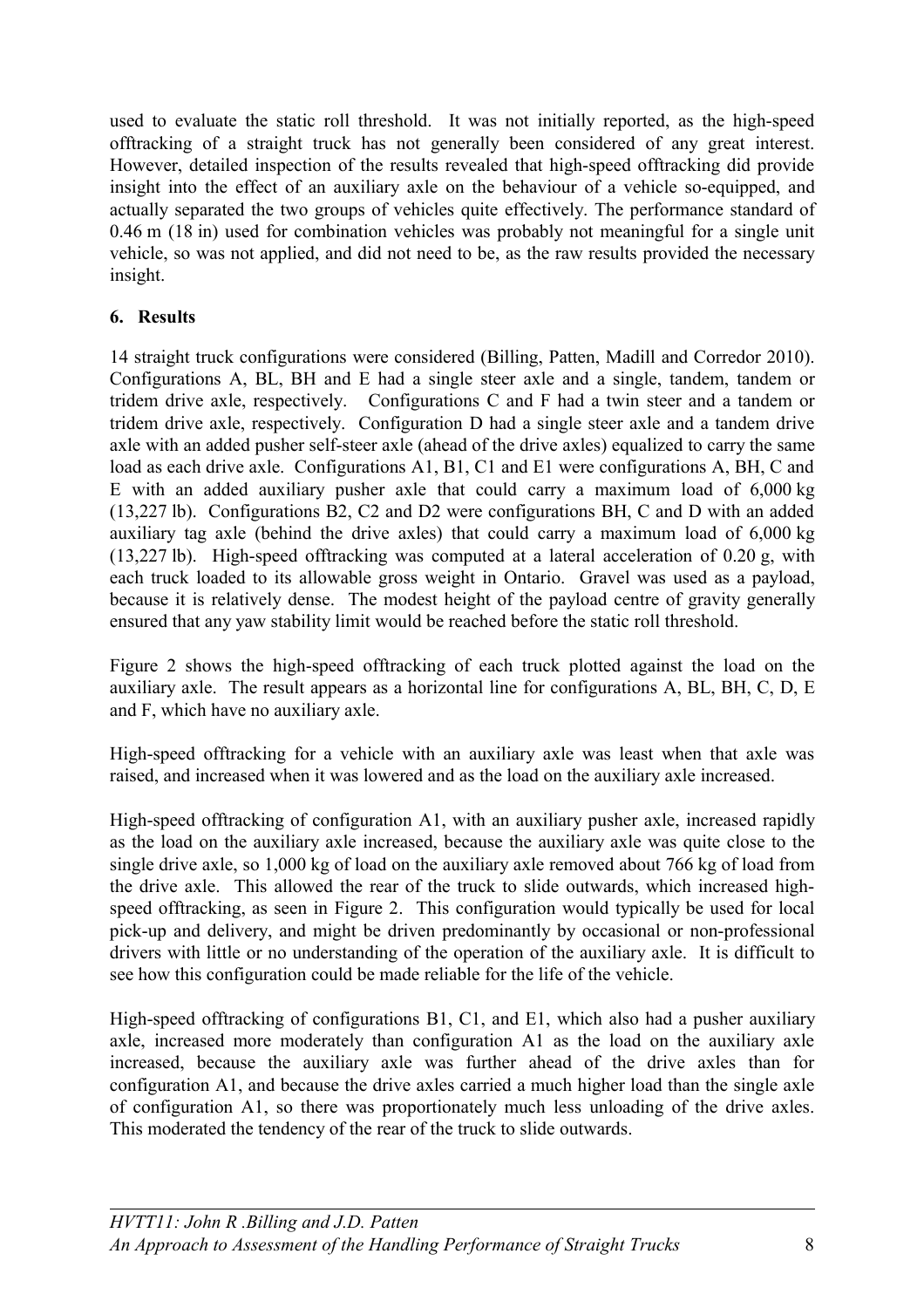High-speed offtracking of configurations B2, C2, and D2, which had an auxiliary tag axle, increased rapidly as the load on the auxiliary axle increased, because the auxiliary tag axle caused the greatest unloading of the drive axles, and also provided no significant resistance to the tendency of the rear of the truck to slide outwards. A steady turn at a higher lateral acceleration would progressively increase the high-speed offtracking, and ultimately, a truck with an auxiliary tag axle would spin out.



<span id="page-8-0"></span>**Figure 2: High-speed Offtracking of Truck Configurations for Auxiliary Axle Load**

Values of high-speed offtracking distinguished rather clearly between trucks with an auxiliary tag axle that became significantly oversteer at a moderate lateral acceleration, and other configurations with more benign behaviour. Oversteer is a highly undesirable performance characteristic.

The simulation considered a lock on the steering of an auxiliary axle at high speed. This resulted in similar high-speed offtracking for those vehicles as when the auxiliary axle was raised. However, reliable operation of the lock would be critical to the safety of the vehicle. It is difficult to ensure a lock would be reliable for the life of a vehicle.

An electronic stability and control system was not included in the simulation. Such a device would be expected to prevent spin-out as a consequence of oversteer, but probably would not prevent the significant high-speed offtracking that developed between 0.15 and 0.20 g during entry to the turn.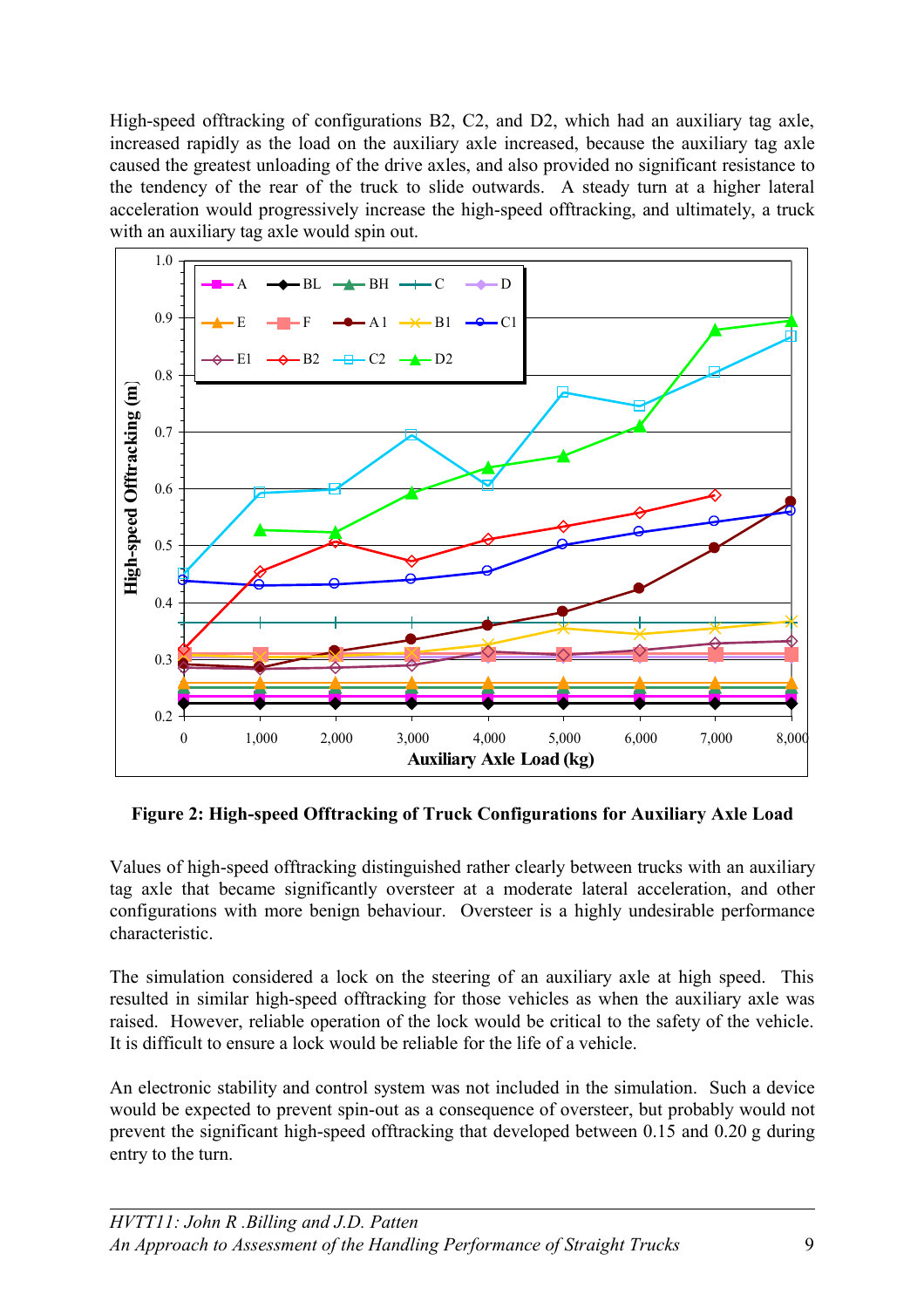# **7. Conclusions**

Oversteer of a heavy vehicle may often result in rollover, and understeer may also result in rollover if the vehicle departs from the roadway. A suitable performance standard for loss of yaw stability might therefore be the same lateral acceleration as the static roll threshold performance standard. However, handling performance is difficult to assess, and is difficult to relate to the occurrence of crashes. If a reliable method of assessment could be developed, such a performance standard might well be unduly restrictive, as most "normal" vehicles have handling performance that is not known to result in problems with yaw stability.

Some straight truck configurations have a significant tendency to oversteer, even at a low lateral acceleration. The high-speed offtracking performance measure rather clearly demonstrated the tendency of some vehicle configurations with a self-steering auxiliary axle to oversteer. This was sufficient to discount them from further consideration.

### **8. References**

- Ervin R.D. and Guy Y. (1986), "The Influence of Weights and Dimensions on the Stability and Control of Heavy Trucks in Canada - Part 2", CCMTA/RTAC Vehicle Weights and Dimensions Study Technical Report Volume 2, Roads and Transportation Association of Canada, Ottawa.
- Winkler C.B. (1989), "The Influence of Rear-mounted Caster-steered Axles on the Performance of Commercial Vehicles", Proceedings of Second International Symposium on Vehicle Weights and Dimensions, Kelowna, B.C.
- Transportation Research Board (1990), "New Trucks for Greater Productivity and Less Road Wear: An Evaluation of the Turner Proposal", Special Report 227, Washington DC.
- Preston-Thomas J., Tong X. and Kimbrough S., (1997), "An Investigation of the Roll Stability and Handling Performance of an Airport Fire Truck", National Research Council of Canada, Centre for Surface Transportation Technology, Report CSTT-HVC-TR-057.
- Billing J.R. and Lam C.P. (1992), "Development of Regulatory Principles for Straight Trucks and Truck-trailer Combinations", Proceedings of Third International Symposium on Vehicle Weights and Dimensions, Cambridge, England.
- Billing J.R. (2002), "Stability and Handling Characteristics of a Straight Truck with a Self-steering Pusher Axle", National Research Council of Canada, Centre for Surface Transportation Technology, Report CSTT-HVC-TR-057.
- National Transport Commission (2007), "Performance Based Standards Scheme: The Standards and Vehicle Assessment Rules", Melbourne, Australia, [http://www.ntc.gov.au/filemedia/Reports/PBSSchemeStandsVehAssRule24Nov08.pdf.](http://www.ntc.gov.au/filemedia/Reports/PBSSchemeStandsVehAssRule24Nov08.pdf)
- Billing J.R., Patten J.D., Madill R.B. and Corredor A. (2010), "Performance Evaluation of
- Safe, Productive and Infrastructure-friendly Straight Trucks and Truck-trailer Combinations", Proceedings of HVTT11, Melbourne, Australia.
- Woodrooffe J.H.F. and El-Gindy M. (1990), "Influences of Tractor Wheelbase, Tandem Axle Spread and Fifth Wheel Offset on Commercial Vehicle Dynamics", National Research Council of Canada, Vehicle Dynamics Laboratory, Report TR-VDL-003.
- Gillespie T.D. and MacAdam C.C. (1982), "Constant Velocity Yaw/Roll Program Users Manual", University of Michigan Transportation Research Institute, Report UMTRI-82-39.